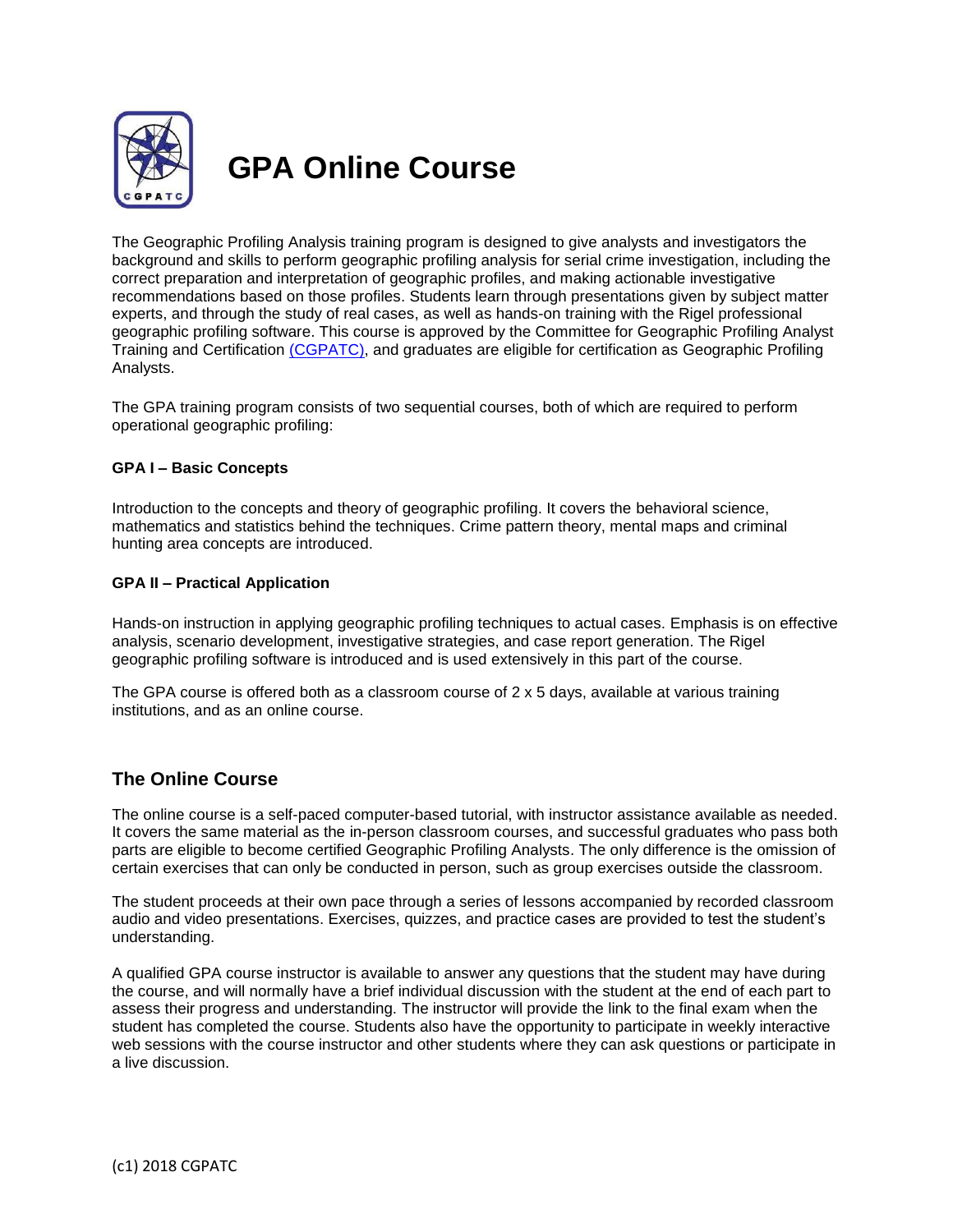# **GPA-I Online**

Each individual lesson is an interactive Flash presentation combining the standard GPA lesson module slides with the instructor voiceover recorded from a live class. There are some embedded videos, and some computer-scored exercises that the student should complete at the end of the lesson. In the Flash viewer the student can step back and forth to any individual slide in the presentation, and repeat any segment as many times as necessary. The total lecture time of the online GPA-I course is about 8 hours, plus the additional time taken for the exercises and the final exam. It is also recommended that the students spend some time reading the material in the course binder and the references given.

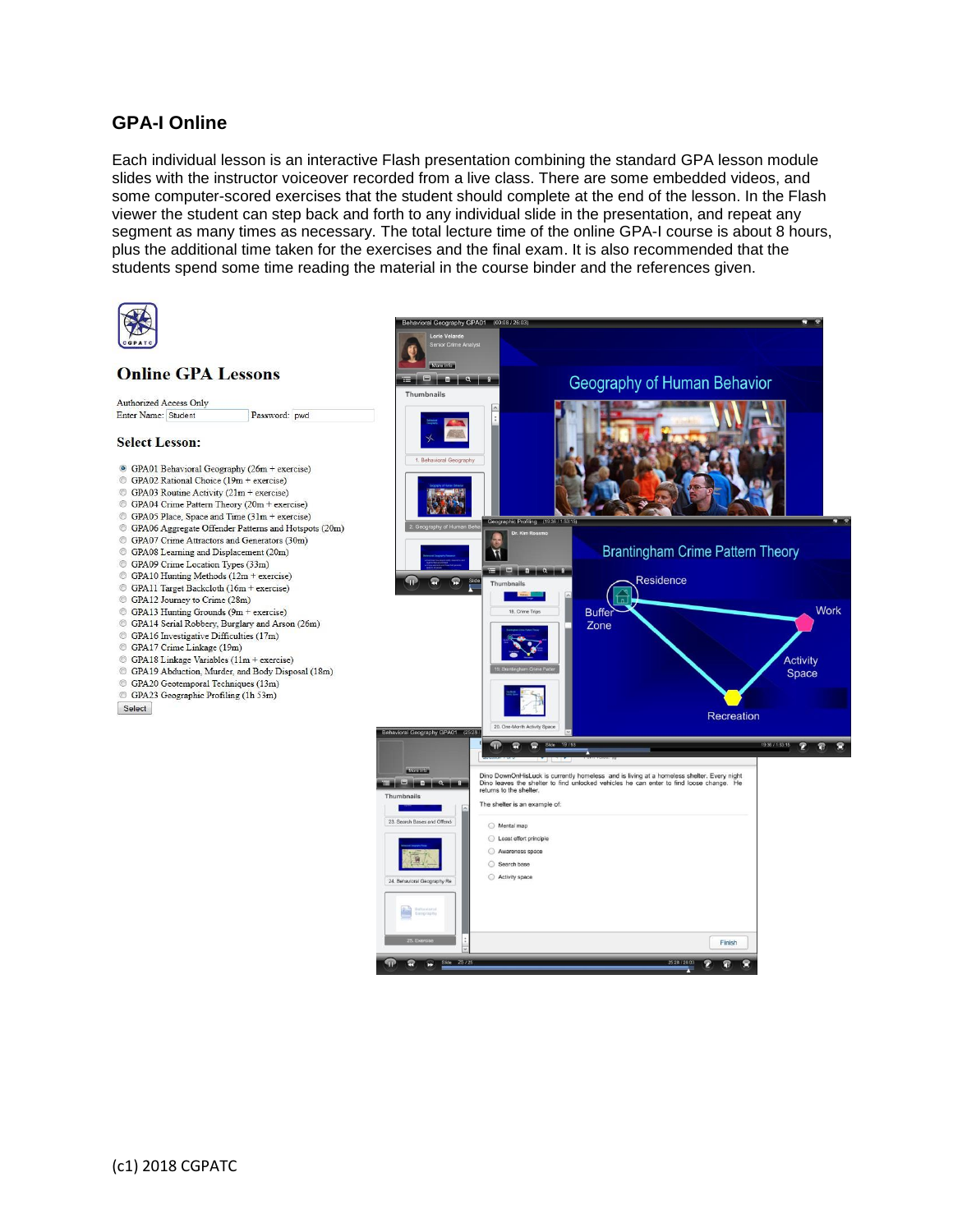## **GPA-II Online**

The GPA-II course is based on a series of sample geographic profiling cases of increasing complexity. For each case the instructor presents the relevant methodology issues, then introduces the case and allows the students to perform their own analysis and prepare their case report. Afterwards the instructor discusses the lessons of the case and provides individual feedback to each student on their case report. This course places a strong emphasis on preparing correct and effective case reports, as this is the primary means by which crime analysts typically provide guidance to investigators.

Students are provided with a training copy of the Rigel professional geographic profiling software for the duration of the course. Technical support staff are available throughout the course to answer any technical questions or provide any assistance required.

The course is presented in HTML5 format, viewable in a web browser. Each lesson includes a video segment recorded from the live webinar course, and additional resources such as references to the course binder, links to external documents, and specific video tutorials for many Rigel software functions.

Case reports are emailed to the course instructor on completion, and the instructor reviews them and provides individual feedback as promptly as possible. The student can optionally proceed with the next case while awaiting feedback. If the student has questions following a presentation or while working on their case, the instructor is available to answer them by email or web chat.

Students have the opportunity to participate in weekly interactive web sessions with the course instructor and other students, where they can ask questions or participate in live discussion. The instructor advises the students on when these sessions are to take place. These sessions are optional, but all students are encouraged to participate. The instructor will endeavor to provide suitable opportunities for all time zones and work schedules. Teamviewer webinar software is required, and a headset with microphone is recommended to participate in voice chat.